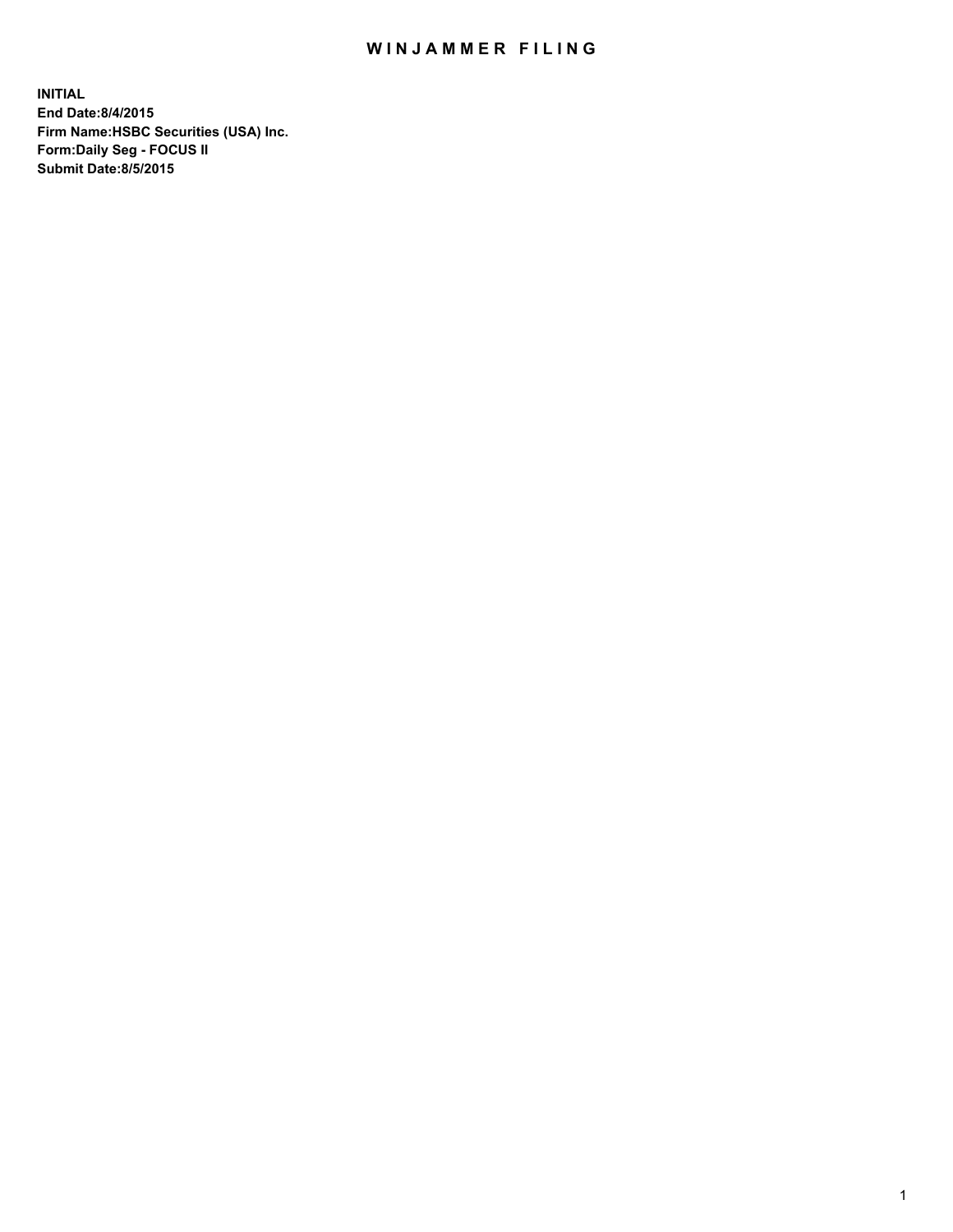## **INITIAL End Date:8/4/2015 Firm Name:HSBC Securities (USA) Inc. Form:Daily Seg - FOCUS II Submit Date:8/5/2015 Daily Segregation - Cover Page**

| Name of Company<br><b>Contact Name</b><br><b>Contact Phone Number</b><br><b>Contact Email Address</b>                                                                                                                                                                                                                          | <b>HSBC Securities (USA) Inc.</b><br>Steven richardson<br>212-525-6445<br>steven.richardson@us.hsbc.com |
|--------------------------------------------------------------------------------------------------------------------------------------------------------------------------------------------------------------------------------------------------------------------------------------------------------------------------------|---------------------------------------------------------------------------------------------------------|
| FCM's Customer Segregated Funds Residual Interest Target (choose one):<br>a. Minimum dollar amount: ; or<br>b. Minimum percentage of customer segregated funds required:%; or<br>c. Dollar amount range between: and; or<br>d. Percentage range of customer segregated funds required between:% and%.                          | 50,000,000<br>00<br>00                                                                                  |
| FCM's Customer Secured Amount Funds Residual Interest Target (choose one):<br>a. Minimum dollar amount: ; or<br>b. Minimum percentage of customer secured funds required:%; or<br>c. Dollar amount range between: and; or<br>d. Percentage range of customer secured funds required between:% and%.                            | 10,000,000<br>0 <sub>0</sub><br>00                                                                      |
| FCM's Cleared Swaps Customer Collateral Residual Interest Target (choose one):<br>a. Minimum dollar amount: ; or<br>b. Minimum percentage of cleared swaps customer collateral required:% ; or<br>c. Dollar amount range between: and; or<br>d. Percentage range of cleared swaps customer collateral required between:% and%. | 70,000,000<br><u>00</u><br><u>00</u>                                                                    |

Attach supporting documents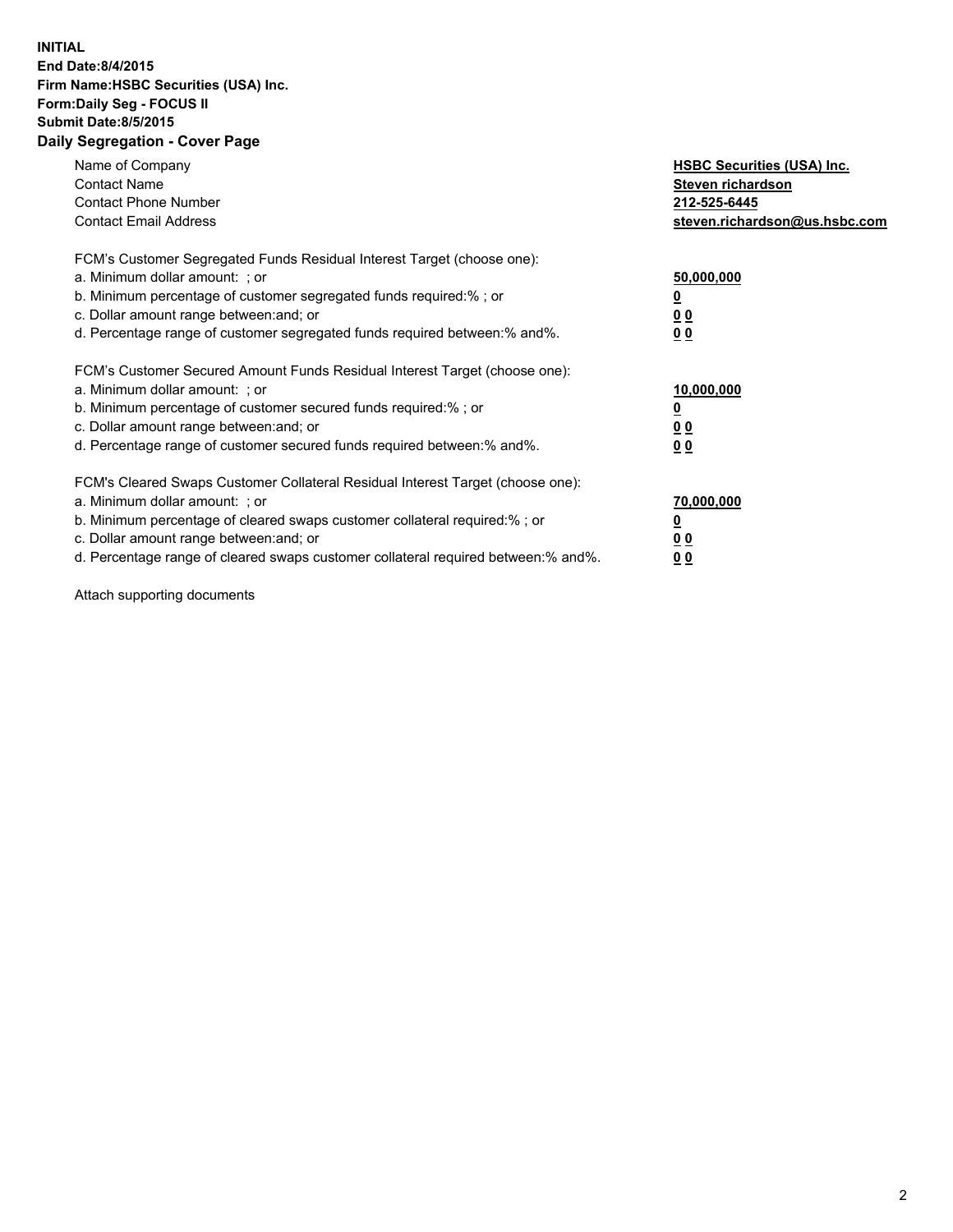**INITIAL End Date:8/4/2015 Firm Name:HSBC Securities (USA) Inc. Form:Daily Seg - FOCUS II Submit Date:8/5/2015 Daily Segregation - Secured Amounts** Foreign Futures and Foreign Options Secured Amounts Amount required to be set aside pursuant to law, rule or regulation of a foreign government or a rule of a self-regulatory organization authorized thereunder **0** [7305] 1. Net ledger balance - Foreign Futures and Foreign Option Trading - All Customers A. Cash **51,980,441** [7315] B. Securities (at market) **41,769,773** [7317] 2. Net unrealized profit (loss) in open futures contracts traded on a foreign board of trade **6,609,129** [7325] 3. Exchange traded options a. Market value of open option contracts purchased on a foreign board of trade **0** [7335] b. Market value of open contracts granted (sold) on a foreign board of trade **0** [7337] 4. Net equity (deficit) (add lines 1. 2. and 3.) **100,359,343** [7345] 5. Account liquidating to a deficit and account with a debit balances - gross amount **1,048,891** [7351] Less: amount offset by customer owned securities **-1,030,899** [7352] **17,992** [7354] 6. Amount required to be set aside as the secured amount - Net Liquidating Equity Method (add lines 4 and 5) **100,377,335** [7355] 7. Greater of amount required to be set aside pursuant to foreign jurisdiction (above) or line 6. **100,377,336** [7360] FUNDS DEPOSITED IN SEPARATE REGULATION 30.7 ACCOUNTS 1. Cash in banks A. Banks located in the United States **37,506,392** [7500] B. Other banks qualified under Regulation 30.7 **0** [7520] **37,506,392** [7530] 2. Securities A. In safekeeping with banks located in the United States **41,769,773** [7540] B. In safekeeping with other banks qualified under Regulation 30.7 **0** [7560] **41,769,773** [7570] 3. Equities with registered futures commission merchants A. Cash **0** [7580] B. Securities **0** [7590] C. Unrealized gain (loss) on open futures contracts **0** [7600] D. Value of long option contracts **0** [7610] E. Value of short option contracts **0** [7615] **0** [7620] 4. Amounts held by clearing organizations of foreign boards of trade A. Cash **0** [7640] B. Securities **0** [7650] C. Amount due to (from) clearing organization - daily variation **0** [7660] D. Value of long option contracts **0** [7670] E. Value of short option contracts **0** [7675] **0** [7680] 5. Amounts held by members of foreign boards of trade A. Cash **50,122,210** [7700] B. Securities **0** [7710] C. Unrealized gain (loss) on open futures contracts **6,609,129** [7720] D. Value of long option contracts **0** [7730] E. Value of short option contracts **0** [7735] **56,731,339** [7740] 6. Amounts with other depositories designated by a foreign board of trade **0** [7760] 7. Segregated funds on hand **0** [7765] 8. Total funds in separate section 30.7 accounts **136,007,504** [7770] 9. Excess (deficiency) Set Aside for Secured Amount (subtract line 7 Secured Statement Page 1 from Line 8) **35,630,168** [7380] 10. Management Target Amount for Excess funds in separate section 30.7 accounts **10,000,000** [7780] 11. Excess (deficiency) funds in separate 30.7 accounts over (under) Management Target **25,630,168** [7785]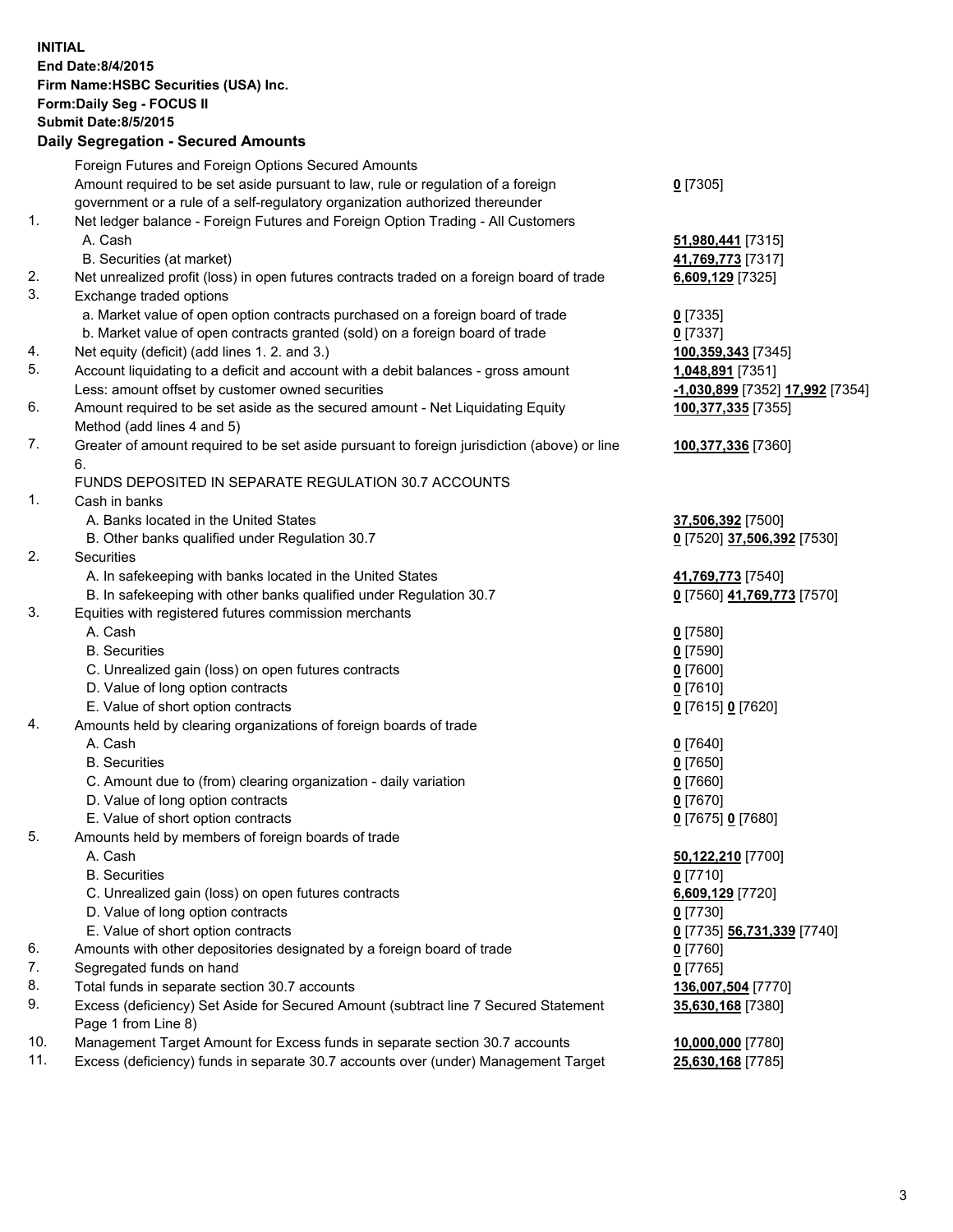| <b>INITIAL</b>                            | End Date:8/4/2015<br>Firm Name: HSBC Securities (USA) Inc.<br>Form: Daily Seg - FOCUS II<br><b>Submit Date:8/5/2015</b> |                              |  |  |
|-------------------------------------------|-------------------------------------------------------------------------------------------------------------------------|------------------------------|--|--|
| Daily Segregation - Segregation Statement |                                                                                                                         |                              |  |  |
|                                           | SEGREGATION REQUIREMENTS(Section 4d(2) of the CEAct)                                                                    |                              |  |  |
| 1.                                        | Net ledger balance                                                                                                      |                              |  |  |
|                                           | A. Cash                                                                                                                 | 163,003,702 [7010]           |  |  |
|                                           | B. Securities (at market)                                                                                               | 722,725,664 [7020]           |  |  |
| 2.                                        | Net unrealized profit (loss) in open futures contracts traded on a contract market                                      | 109,286,640 [7030]           |  |  |
| 3.                                        | Exchange traded options                                                                                                 |                              |  |  |
|                                           | A. Add market value of open option contracts purchased on a contract market                                             | 111,471,704 [7032]           |  |  |
|                                           | B. Deduct market value of open option contracts granted (sold) on a contract market                                     | -7,984,608 [7033]            |  |  |
| 4.                                        | Net equity (deficit) (add lines 1, 2 and 3)                                                                             | 1,098,503,102 [7040]         |  |  |
| 5.                                        | Accounts liquidating to a deficit and accounts with                                                                     |                              |  |  |
|                                           | debit balances - gross amount                                                                                           | 5,661,230 [7045]             |  |  |
|                                           | Less: amount offset by customer securities                                                                              | -5,661,148 [7047] 82 [7050]  |  |  |
| 6.                                        | Amount required to be segregated (add lines 4 and 5)                                                                    | 1,098,503,184 [7060]         |  |  |
|                                           | FUNDS IN SEGREGATED ACCOUNTS                                                                                            |                              |  |  |
| 7.                                        | Deposited in segregated funds bank accounts                                                                             |                              |  |  |
|                                           | A. Cash                                                                                                                 | 135,329,264 [7070]           |  |  |
|                                           | B. Securities representing investments of customers' funds (at market)                                                  | $0$ [7080]                   |  |  |
|                                           | C. Securities held for particular customers or option customers in lieu of cash (at                                     | 128,491,442 [7090]           |  |  |
|                                           | market)                                                                                                                 |                              |  |  |
| 8.                                        | Margins on deposit with derivatives clearing organizations of contract markets                                          |                              |  |  |
|                                           | A. Cash                                                                                                                 | 26,908,476 [7100]            |  |  |
|                                           | B. Securities representing investments of customers' funds (at market)                                                  | 149,542,500 [7110]           |  |  |
|                                           | C. Securities held for particular customers or option customers in lieu of cash (at                                     | 594,234,222 [7120]           |  |  |
|                                           | market)                                                                                                                 |                              |  |  |
| 9.                                        | Net settlement from (to) derivatives clearing organizations of contract markets                                         | -6,213,492 <sup>[7130]</sup> |  |  |
| 10.                                       | Exchange traded options                                                                                                 |                              |  |  |
|                                           | A. Value of open long option contracts                                                                                  | 111,471,704 [7132]           |  |  |
|                                           | B. Value of open short option contracts                                                                                 | -7,984,608 [7133]            |  |  |
| 11.                                       | Net equities with other FCMs                                                                                            |                              |  |  |
|                                           | A. Net liquidating equity                                                                                               | 61,623,525 [7140]            |  |  |
|                                           | B. Securities representing investments of customers' funds (at market)                                                  | $0$ [7160]                   |  |  |
|                                           | C. Securities held for particular customers or option customers in lieu of cash (at<br>market)                          | $0$ [7170]                   |  |  |
| 12.                                       | Segregated funds on hand                                                                                                | $0$ [7150]                   |  |  |
| 13.                                       | Total amount in segregation (add lines 7 through 12)                                                                    | 1,193,403,033 [7180]         |  |  |
| 14.                                       | Excess (deficiency) funds in segregation (subtract line 6 from line 13)                                                 | 94,899,849 [7190]            |  |  |
| 15.                                       | Management Target Amount for Excess funds in segregation                                                                | 50,000,000 [7194]            |  |  |
| 16.                                       | Excess (deficiency) funds in segregation over (under) Management Target Amount                                          | 44,899,849 [7198]            |  |  |

16. Excess (deficiency) funds in segregation over (under) Management Target Amount Excess